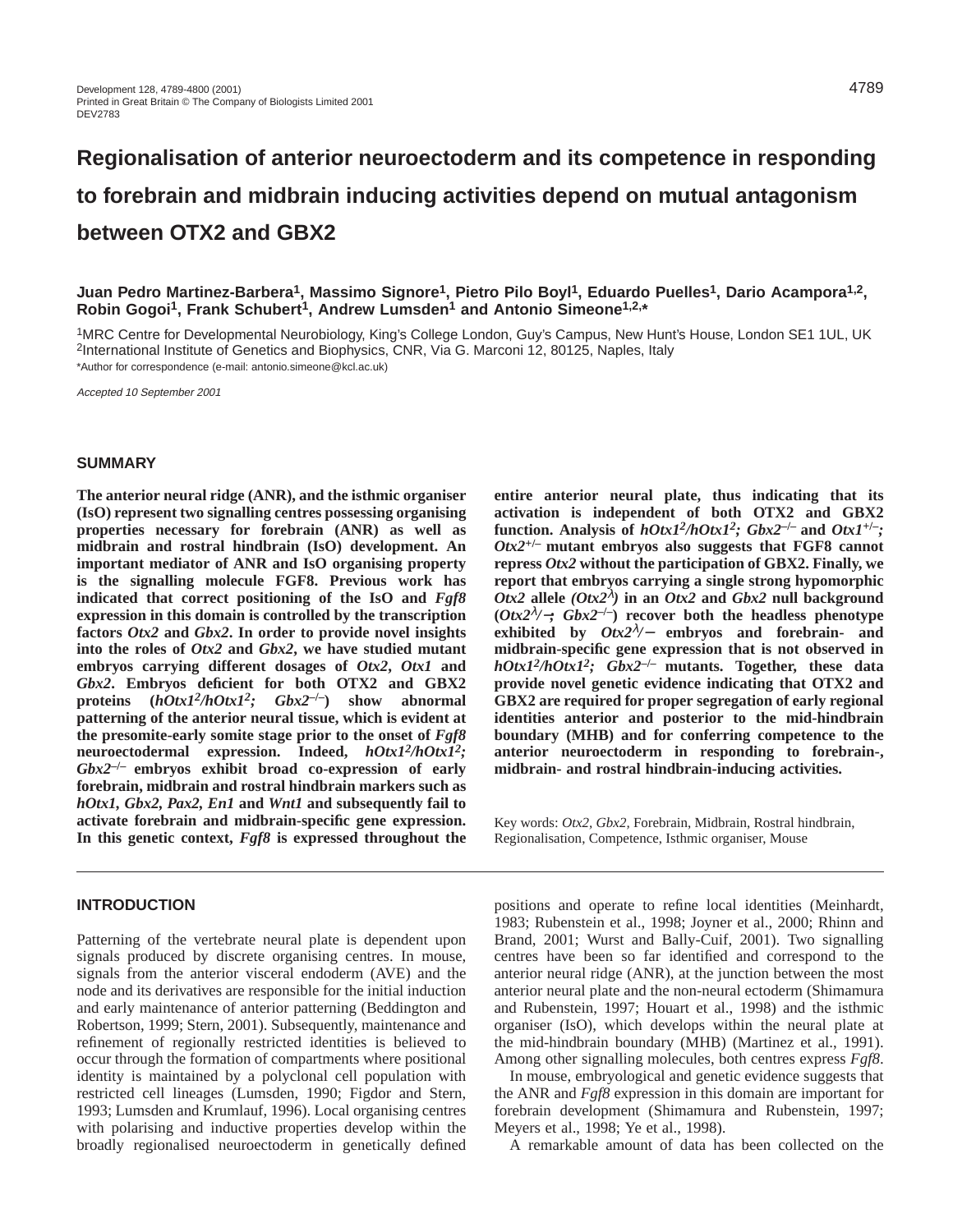morphogenetic properties of the IsO and molecules involved in its development. Midbrain and cerebellum-inducing activity that characterises the IsO has hitherto been demonstrated only for FGF8 (Alvarado-Mallart et al., 1990; Martinez et al., 1991; Crossley et al., 1996; Puelles et al., 1996; Martinez et al., 1999). Therefore, the FGF8 molecule is capable of inducing rostral forebrain restricted (ANR) or midbrain- and rostral hindbrain-specific (IsO) gene expression, suggesting the existence of a differential territorial competence in responding to the same signal.

In mouse, by the end of gastrulation, *Otx2* is expressed along the presumptive fore- and midbrain region, with a sharp posterior border adjacent to the anterior border of the *Gbx2* expression domain, which, in turn, defines the prospective anterior hindbrain (Wassarman et al., 1997). Subsequently, at somitogenesis, the transcription factors *En1*, *Pax2*, *Pax5* and *Pax8* and the signalling molecules *Wnt1* and *Fgf8* are transcribed in broad domains across the *Otx2*/*Gbx2* border. Later in development, their expression domains sharpen and refine around the MHB. Specifically, *Wnt1* and *Fgf8* are expressed in two narrow rings within the *Otx2* and *Gbx2* expression domains, respectively, thus defining the anterior and posterior border of the MHB, whilst *En1*, *Pax2*, *Pax5* and *Pax8* are expressed in a wider domain encompassing the MHB as well as the caudal midbrain and rostral hindbrain (Joyner et al., 2000; Simeone, 2000; Rhinn and Brand, 2001; Wurst and Bally-Cuif, 2001).

Transplantation and FGF8-soaked bead experiments as well as genetic studies in mouse and zebrafish have provided insights into the function and interactions of these molecules in IsO development.

Altogether, these previous studies have indicated that maintenance of IsO activity and transduction of its inducing properties require a positive loop involving *Fgf8*, *Wnt1*, *En1* and *Pax* genes, whilst positioning of the IsO is defined by negative interactions between *Otx2* and *Gbx2* (Joyner et al., 2000; Simeone, 2000; Garda et al., 2001; Liu and Joyner, 2001; Rhinn and Brand, 2001; Wurst and Bally-Cuif, 2001).

Nevertheless, some important questions have not yet been fully addressed. Among these, it is still unknown: (i) how the anterior neural plate develops and whether it retains the ability to express *Fgf8* in the absence of both OTX2 and GBX2 function; and, more importantly, (ii) whether *Otx2* and *Gbx2* are key transcription factors in conferring territorial competence in responding to morphogenetic signals required for regionalisation of the anterior neural plate. The study of these aspects may also provide new insights into the hierarchy of genetic and molecular interactions controlling IsO development.

In order to address these questions, we took advantage of three different genetic combinations expressing different levels of OTX2 and GBX2 proteins. In particular, we have studied the development of the anterior neural plate and the expression of a number of diagnostic markers for the IsO, forebrain and midbrain regions in *hOtx12/hOtx12; Gbx2*–/–, *Otx1*+/–*; Otx2*+/– and *Otx2*<sup>λ</sup>*/*−*; Gbx2*–/– double mutants. *hOtx1<sup>2</sup>* mice were generated by replacing the *Otx2* locus with the human *Otx1* cDNA (*hOtx1)* (Acampora et al., 1998). In these mutants, *hOtx1* transcription was under the control of the *Otx2* promoter.  $hOtxI^2/hOtxI^2$  homozygous mutants recover the gastrulation defects of the  $Otx2^{-/-}$  mutants, but subsequently, at 8.5 days

post coitum (d.p.c.), exhibit lack of the fore- and midbrain regions due to the absence of OTX2 protein in the anterior neuroectoderm. The  $Otx2^{\lambda}$  allele was generated by inserting 300 bp of the  $\lambda$  phage DNA into the 3' untranslated region (UTR) of the *Otx2* locus (Pilo Boyl et al., 2001). In *Otx2*<sup>λ</sup> mutants OTX2 protein level was drastically reduced in the epiblast and epiblast-derivatives. When the *Otx2*<sup>λ</sup> was combined with an *Otx2* null allele (*Otx2*<sup>λ</sup>*/*−), OTX2 protein level in the anterior neuroctoderm was decreased by up to 20% of that seen in wild-type embryos and *Otx2*<sup>λ</sup>/− embryos showed an almost complete head-less phenotype by 9 d.p.c. onwards (Pilo Boyl et al., 2001a).

Here we report that OTX2 and GBX2 proteins are not only required for positioning the IsO, but importantly, they are required for early segregation of forebrain, midbrain and rostral hindbrain identities and, possibly, for conferring territorial competence to the neuroectoderm in responding to forebrain and midbrain inducing activity. At the molecular level, these findings also indicate that (i) neither OTX2 nor GBX2 function is required for initiation of *Fgf8* expression; (ii) FGF8 is unable to repress *Otx2* expression without the contribution of GBX2; (iii) GBX2 activity is not required for ectopic expression of *Fgf8* throughout the midbrain of embryos lacking OTX2 or exhibiting low level of OTX1 and OTX2 proteins, and (iv) *hOtx1* and *Gbx2* abnormal expression observed in *hOtx1<sup>2</sup>* and *Gbx2* single and double mutants is not dependent on *Fgf8* expression and may be due to OTX2/GBX2 negative interactions.

#### **MATERIALS AND METHODS**

#### **Generation and genotyping of mice**

 $hOtxI^2/hOtxI^2$ ;  $Gbx2^{-/-}$  embryos were generated by intercrossing *hOtx12/Otx2; Gbx2*+/– mice (Wassarman et al., 1997; Acampora et al., 1998);  $OtxI^{+/-}$ ;  $Otx2^{+/-}$  embryos were generated by crossing  $OtxI^{+/-}$ ; *Otx* $2^{+/-}$  males with *Otx1<sup>+/–</sup>* females (Acampora et al., 1997); *Otx* $2^{\lambda}/\gamma$ ; *Gbx2*–/– embryos were generated by crossing *Otx2*<sup>λ</sup>*/Otx2; Gbx2*+/– with *Otx2*+/–*; Gbx2*+/– mice (Acampora et al., 1995; Wassarman et al., 1997; Pilo Boyl et al., 2001). Genotypes were determined by PCR as previously described (Acampora et al., 1995; Acampora et al., 1997; Acampora et al., 1998; Wassarman et al., 1997; Pilo Boyl et al., 2001).

#### **In situ hybridisation and probes**

In situ hybridisation experiments on sections and whole embryos were performed as previously described (Hogan et al., 1994; Thomas and Beddington, 1996; Simeone, 1999). *hOtx1, Fgf8, Otx2, Pax2, En1, Wnt1, Bf1* and *Six3* probes were the same as previously described (Acampora et al., 1997; Acampora et al., 1998).

The *Gbx2* probe employed for the wild-type and the *Gbx2* null allele was a PCR fragment 836 bp long that included 361 bp upstream and 475 bp downstream the ATG. The *Atx* probe is a cDNA fragment 849 bp long including the region between the ATG and the amino acid 283 downstream of the homeodomain.

## **RESULTS**

## **Genetic and morphological analysis of hOtx12/hOtx1<sup>2</sup>; Gbx2–/– embryos**

*hOtx12/hOtx12*; *Gbx2*–/– embryos were generated by crossing  $hOtx1^2$ */Otx2*;  $Gbx2^{+/-}$  double heterozygous mice, which were viable and fertile. Parental *hOtx12*/*Otx2* and *Gbx2*+/– were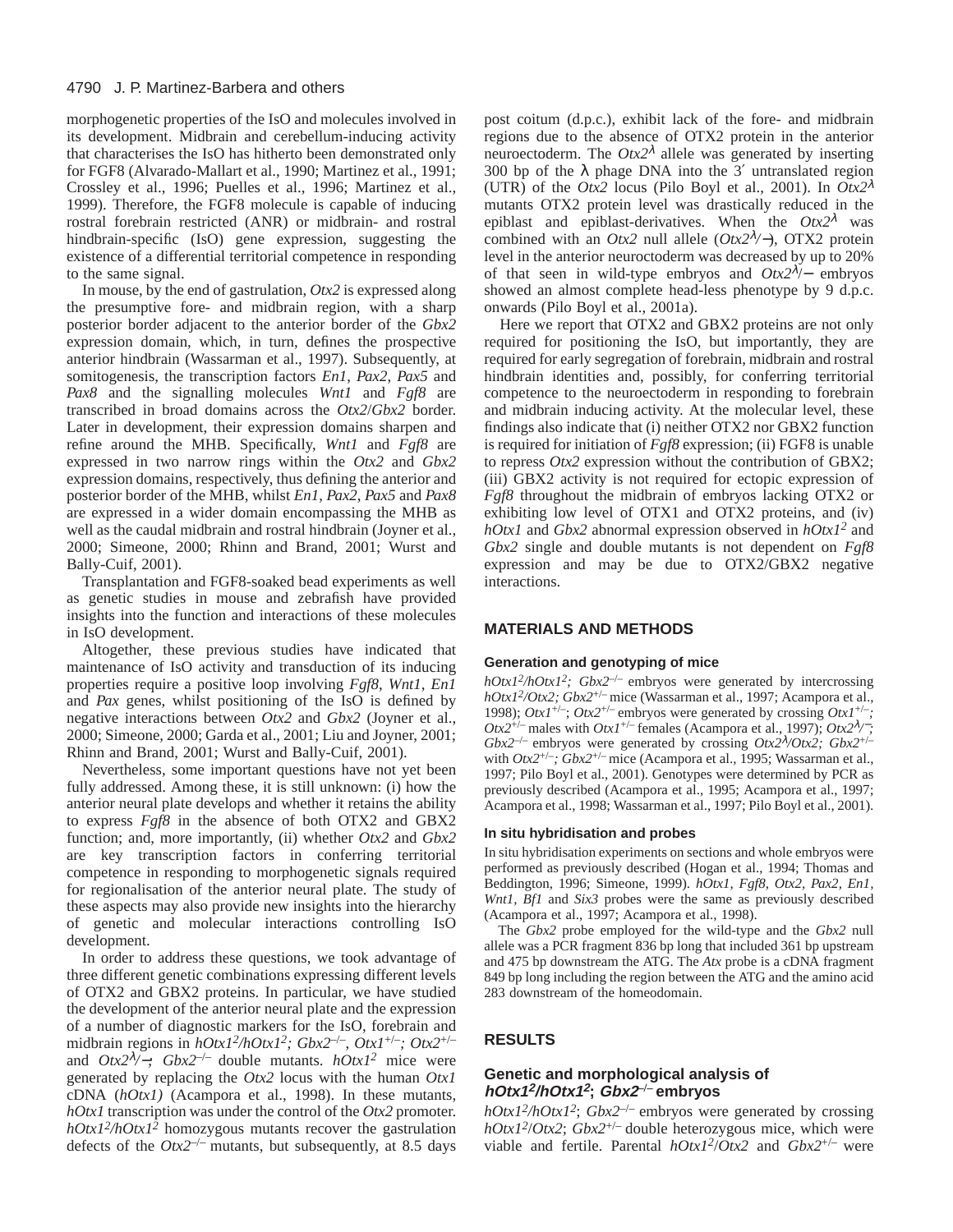

**Fig. 1.** Morphology of a  $hOtxI^2/hOtxI^2$ ;  $Gbx2^{-/-}$  embryo at 9.7 d.p.c. (A-D) Compared with wild-type (A) and *Gbx2*–/– (B) embryos, *hOtx12/hOtx12*; *Gbx2*–/– (D) mutants exhibit severe morphological abnormalities affecting the anterior neuroectoderm and the heart (arrow); however, compared with *hOtx12/hOtx12* embryos (C), it is evident that the distance between the otic vesicle (arrowhead in C,D) and the rostral tip of the embryo is increased in *hOtx12/hOtx12;*  $Gbx2^{-/-}$  mutants. fb, forebrain; mb, midbrain; hb, hindbrain; ov and arrowheads, otic vesicle.

generated and maintained on the same genetic background (C57 BL6/DBA2) (Wassarman et al., 1997; Acampora et al., 1998).

Genotypic analysis of embryos collected between 8.5 and 9.5 d.p.c. showed that *hOtx12/hOtx12*; *Gbx2*–/– mutant embryos were generated approximately at the expected Mendelian frequency (Table 1). However, when the progeny of double heterozygous intercrosses was analysed at 10 –10.5 d.p.c. no double *hOtx12/hOtx12*; *Gbx2*–/– homozygous embryos were found (*n*=84). Therefore the *hOtx12/hOtx12*; *Gbx2*–/– mutant was embryonic lethal by 10 d.p.c.

At 9.75 d.p.c. the morphology of the anterior neural plate in  $hOtx1^2/hOtx1^2$ ;  $Gbx2^{-/-}$  mutants (Fig. 1D) was different from that of *hOtx12/hOtx12* embryos (Fig. 1C). Indeed, in

# OTX2/GBX2 functions in brain patterning 4791

 $hOtx1^2/hOtx1^2$ ;  $Gbx2^{-/-}$  embryos the distance between the otic vesicle and the rostral tip of the embryo appeared greater (arrowhead in Fig. 1C,D). However, abnormalities affecting the neural tube, branchial arches and heart and an overall reduction of the body size were detected in double mutant embryos. The cranial neural folds were wide-open and failed to close along the dorsal midline (exencephaly). Telencephalic and optic vesicles, as well as the isthmic constriction, were not recognisable, and non-neural anterior structures, such as the branchial arches, olfactory and optic placodes, were absent (Fig. 1D). The heart was dilated and displayed an abnormal morphology. Since exencephalic embryos can develop until late gestation, we suspected that the heart defect was the most likely reason for the embryonic lethality observed in the *hOtx1*<sup>2</sup>*/hOtx12*; *Gbx2*–/– by 10 d.p.c.

**Neural patterning in hOtx12/hOtx1<sup>2</sup>; Gbx2–/– embryos**  Previous data indicated that *hOtx12/hOtx12* embryos showed no detectable OTX protein in the neuroectoderm and failed to maintain forebrain and midbrain identity. This was revealed by absence of the fore- and midbrain markers *hOtx1* and *Bf1* in the anterior neural plate, and a shift of the MHB markers *Gbx2*, *Fgf8*, *Pax2*, *En1* and *Wnt1* to the rostral tip of the neuroectoderm in these mutants (Fig. 2H-N) (Acampora et al., 1998). Conversely, *Gbx2*–/– embryos lacked the anterior hindbrain and displayed an abnormal posterior expansion of the midbrain preceded by the caudalisation of *Otx2*, *Gbx2, Fgf8, Pax2, En1* and *Wnt1* expression domains (Fig. 2O-T) (Wassarman et al., 1997). Forebrain and *Bf1* expression were unaffected in these mutants (Fig. 2U).

Expression of the *hOtx1* and *Gbx2* transcripts in *hOtx12/hOtx12*; *Gbx2*–/– embryos was compared with that of *hOtx12/hOtx12* and *Gbx2*–/– single mutants at 8.7 d.p.c. In double mutant embryos, *hOtx1* transcripts were abundantly detected along the anterior neural plate with a caudal border approximately corresponding to the caudal limit of *Otx2* expression in the *Gbx2*–/– mutant littermates (compare Fig. 2V,V' to O). In  $hOtx1^2/hOtx1^2$ ;  $Gbx2^{-/-}$  mutants,  $Gbx2$ expression was detected along the anterior neural plate (Fig. 2W,W′), thus indicating that *Gbx2* and *hOtx1* were coexpressed in these mutants. Notably, this expression analysis revealed the presence of a graded and opposite decrease in the expression of *hOtx1* posteriorly, and *Gbx2* anteriorly (Fig. 2V,V′,W,W′). This suggests that factor(s), other than *Otx2* and *Gbx2* might be active in antagonising anteriorly and posteriorly the full spread of *Gbx2* and *Otx2* expression, respectively*. Fgf8* was actively transcribed throughout the anterior neural plate in the same domain that expressed *hOtx1* and *Gbx2* transcripts

**Table 1. Frequency of genotypes observed by intercrossing** *hOtx12/Otx2; Gbx2+/–* **mice**

| Genotypes                        | Number of embryos | Expected frequency (%) | Observed frequency (%) |  |
|----------------------------------|-------------------|------------------------|------------------------|--|
| $hOtxI^2/hOtxI^2$ ; $Gbx2^{-/-}$ | 14                | 6.2                    | 4.9                    |  |
| $hOtxI^2/hOtxI^2$ ; $Gbx2^{+/-}$ | 24                | 12.5                   | 8.4                    |  |
| $hOtx1^2/Otx2$ ; $Gbx2^{-/-}$    | 30                | 12.5                   | 10.5                   |  |
| $hOtx1^2/Otx2$ ; $Gbx2^{+/-}$    | 74                | 25                     | 26                     |  |
| $hOtxI^2/hOtxI^2$ ; $Gbx2^{+/+}$ | 21                | 6.2                    |                        |  |
| $hOtx1^2/Otx2$ ; $Gbx2^{+/+}$    | 44                | 12.5                   | 15.4                   |  |
| $Otx2/Otx2$ ; $Gbx2^{-/-}$       | 14                | 6.2                    | 4.9                    |  |
| $Otx2/Otx2$ ; $Gbx2^{+/-}$       | 42                | 12.5                   | 14.7                   |  |
| $Otx2/Otx2$ ; $Gbx2^{+/+}$       | 22                | 6.2                    | 7.7                    |  |
| Total                            | 285               |                        |                        |  |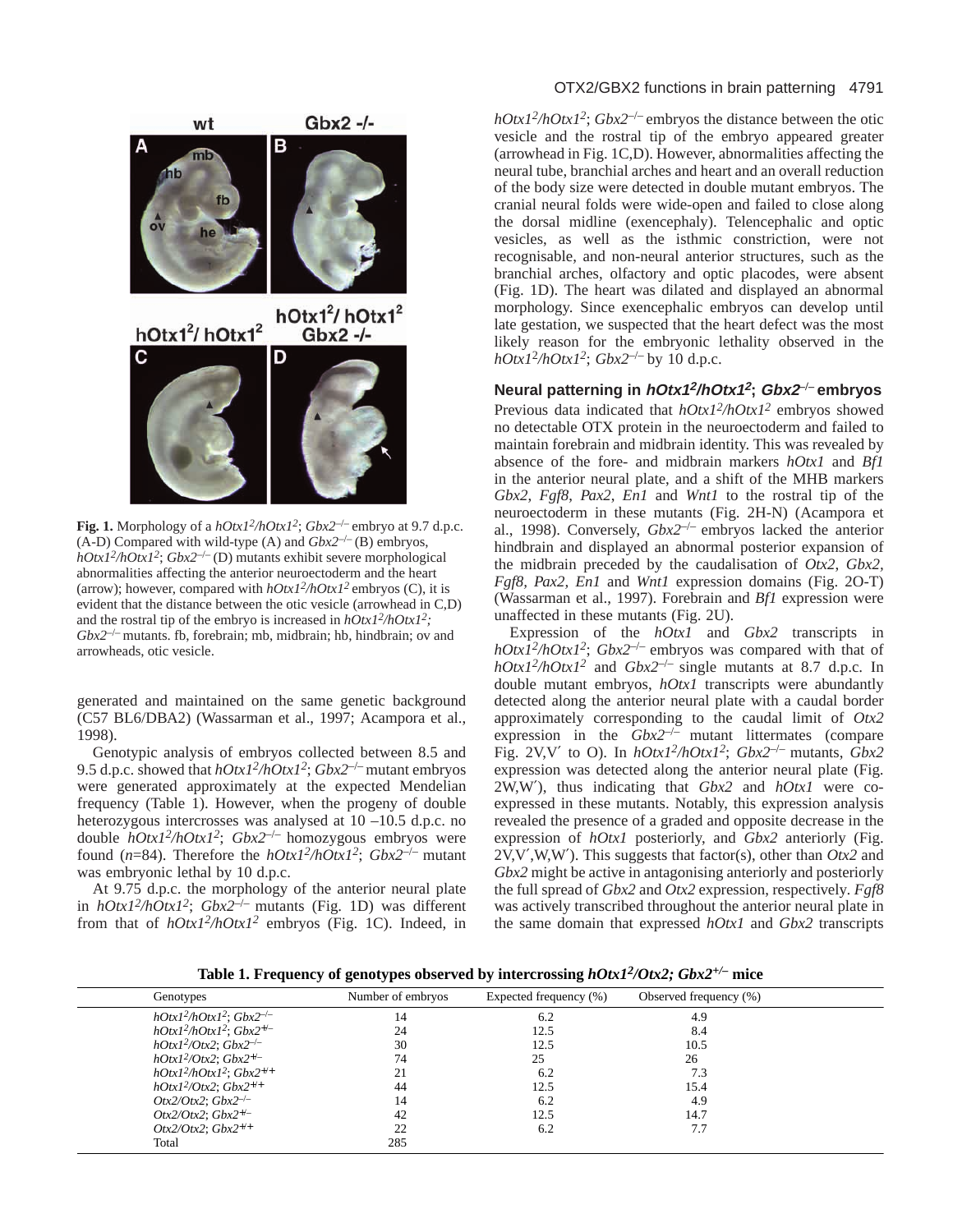

**Fig. 2.** Neural patterning in *hOtx1 2/hOtx1 2; Gbx2*–/– embryos. Whole-mount in situ hybridisation of 8.7 d.p.c. wild-type (A-G), *hOtx12/hOtx12* (H-N), *Gbx2*–/– (O-U) and *hOtx1 2/hOtx1 2; Gbx2*–/– (V-β′) embryos with *Otx2* (A,O), *hOtx1* (H,V,V ′), *Gbx2* (B,I,P,W,W ′), *Fgf8* (C,J,Q,X,X ′), *Pax2* (D,K,R,Y,Y ′*), En1* (E,L,S,Z,Z ′), *Wnt1*  $(F, M, T, \alpha, \alpha')$  and *Bf1*  $(G, N, U, \beta, \beta')$  probes shows that *hOtx1 2/hOtx1 <sup>2</sup>*; *Gbx2*–/– embryos exhibit widespread expression of *hOtx1, Gbx2, Fgf8, Pax2, En1* and *Wnt1* genes whilst the forebrain specific gene *Bf1* is not transcribed in the anterior neuroectoderm. A-β are sagittal and V ′ -β′ are dorsolateral views. Abbreviations as in previous figure plus, MHB, midbrain-hindbrain boundary. The arrow and the arrowhead in  $β$ -β' indicate the corresponding regions in non-neural tissue.

(Fig. 2X,X ′). This indicates that absence of both OTX2 and GBX2 functions does not prevent *Fgf8* activation, rather it affects the restriction of *Fgf8* expression at the MHB. It is important to note that in the *hOtx1 2/hOtx1*  $Gbx2^{-/-}$ embryos FGF8 was unable to repress *hOtx1 (Otx2)* expression, as both genes were co-expressed in the anterior neural plate of the double mutants (see below).

Expression of other neural markers, such as *Pax2*, *En1* , *Wnt1*, *Bf1* and *Six3* was also analysed in the  $hOtxI^2/hOtxI^2$ ; *Gbx2*–/– double mutants. In *hOtx1 2/hOtx1*  $Gbx2^{-/-}$ embryos, *Pax2*, *En1* and *Wnt1* transcripts were broadly coexpressed with *hOtx1, Gbx2* and *Fgf8* along the anterior neural plate (compare Fig. 2V- X′ with Y-α′). Notably, *Pax2* was not transcribed along the lateral/dorsal edge of the neural plate (Fig. 2Y,Y ′). At this stage, the forebrain marker *Bf1* was expressed normally in *Gbx2<sup>-/-</sup>*<br>mutants, but undetectable mutants, but in *hOtx1 2/hOtx1 <sup>2</sup>* homozygous embryos (Fig. 2N,U). No neural expression of *Bf1* was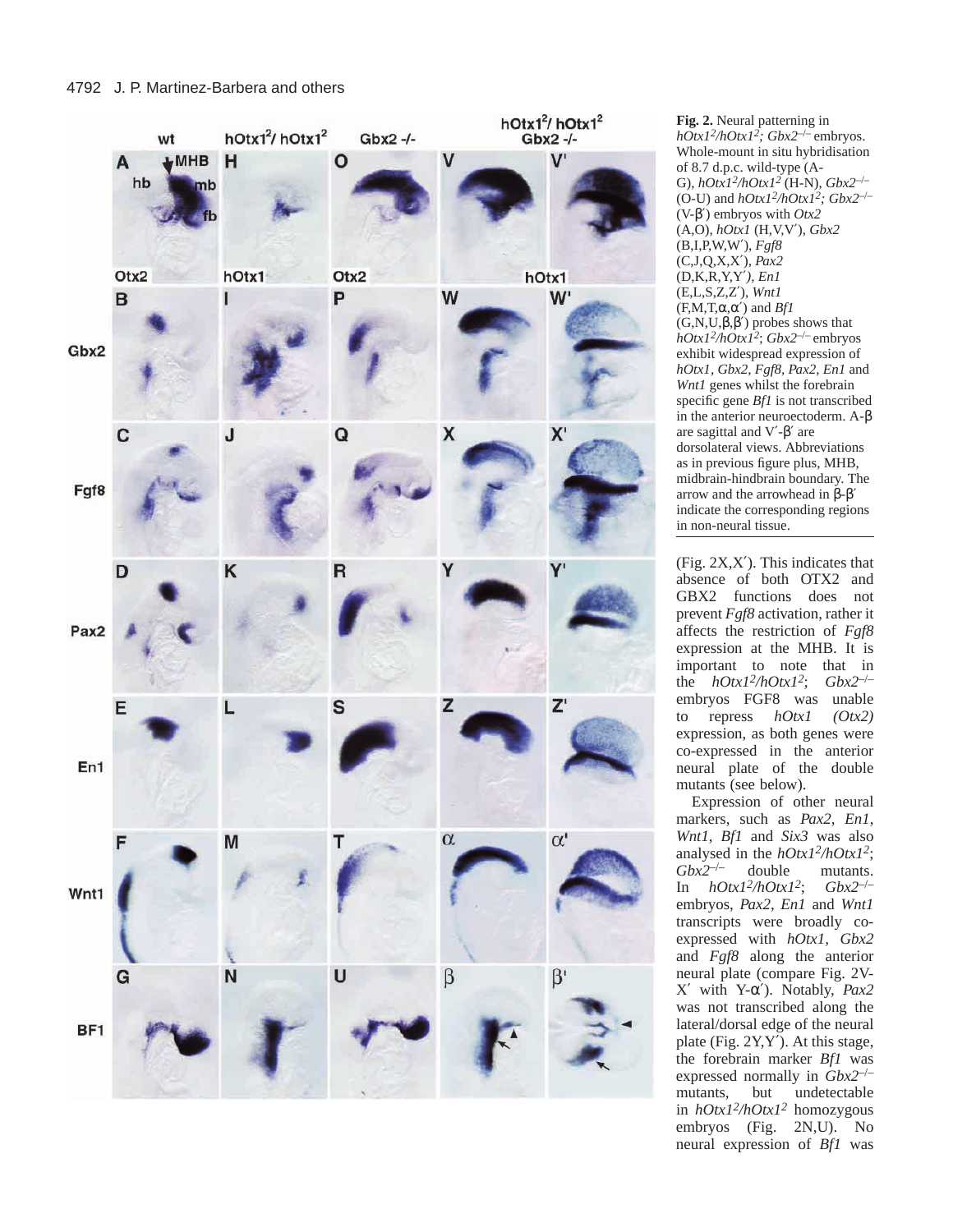

**Fig. 3.** Failure in regionalisation of the anterior neural plate in  $hOtxI^2hOtxI^2$ ;  $Gbx2^{-/-}$  embryos. (A-X) In situ hybridisation of sagittal sections of 9.7 d.p.c. wild-type (A-F),  $hOtx1^2/hOtx1^2$  (G-L),  $Gbx2^{-/-}$  (M-R) and  $hOtx1^2/hOtx1^2$ ;  $Gbx2^{-/-}$  (S-X) embryos, with  $Otx2$  (A,M),  $hOtx1$  (G,S), *Fgf8* (B,H,N,T), *Pax2* (C,I,O,U), *En1* (D,J,P,V), *Wnt1* (E,K,Q,W*)* and *Atx* (F,L,R,X) probes reveals that in *hOtx12/hOtx12*; *Gbx2*–/– embryos widespread co-expression of *hOtx1, Fgf8, Pax2, En1* and *Wnt1* is maintained and that the midbrain-specific gene *Atx* is not transcribed. Abbreviations as in previous figures. A′,G′,M′,S′ are bright-field images of the sections I A,G,M and S.

detectable in three *hOtx12/hOtx12*; *Gbx2*–/– mutants analysed (Fig. 2β,β′).

Neural patterning in *hOtx12/hOtx12; Gbx2*–/– embryos was also analysed at 9.7 d.p.c. Compared with wild-type littermates (Fig. 3A-E), *hOtx1, Otx2, Fgf8, Pax2, En1* and *Wnt1* were undetectable (*hOtx1*) (Fig. 3G) or restricted to the rostral tip of the neural tube of *hOtx12/hOtx12* mutants (*Fgf8, Pax2, En1* and *Wnt1*) (Fig. 3H-K), but were expanded posteriorly up to the presumptive rhombomere 4 (r4) in *Gbx2*–/– embryos (Fig. 3M-Q) (Wassarman et al., 1997). In *hOtx12/hOtx12; Gbx2*–/– embryos these genes were co-expressed along the anterior neural plate (Fig. 3S-W).

Therefore, these data indicate that co-expression of these neural markers was not a transient feature of *hOtx12/hOtx12; Gbx2*–/– mutants. At 9.7 d.p.c., *Six3* and *Bf1* expression was not detected in four *hOtx12/hOtx12; Gbx2*–/– mutant embryos (data not shown).

An interesting question raised by lack of forebrain-specific markers and the expanded *Fgf8* expression profile was whether, despite the broad co-expression of early mid- and rostral hindbrain markers in *hOtx12/hOtx12*; *Gbx2*–/– embryos, midbrain-specific gene expression could be induced in these mutants.

To address this question we studied the expression of *Atx*, a novel homeobox-containing gene that is activated at 8.5 d.p.c. in the presumptive pretectal area and subsequently, between 9 and 9.5 d.p.c., in the midbrain of mouse embryos (R. G., F. S., A. S. and A. L., unpublished data). Indeed, at 9.7 d.p.c., in wild-type embryos, *Atx* transcripts were restricted to the midbrain and pretectum with a caudal limit coincident with the posterior border of *Otx2* expression at the MHB (Fig. 3F) (R. G., F. S., A. S. and A. L., unpublished data). Compared with wt littermates, *Atx* expression was undetectable in *hOtx12/hOtx12* homozygous embryos (Fig. 3L) and posteriorly expanded in *Gbx*2<sup>-/-</sup> mutants (Fig. 3R). Importantly, *Atx* was not expressed in *hOtx12/hOtx12*; *Gbx2*–/– mutant embryos (Fig. 3X).

Altogether this expression analysis suggests that *Otx2* and *Gbx2* are both required for conferring regional identity (either fore and midbrain or rostral hindbrain, respectively) within the anterior neural plate, since absence of both gene products leads the anterior neuroectoderm to adopt a mixed identity.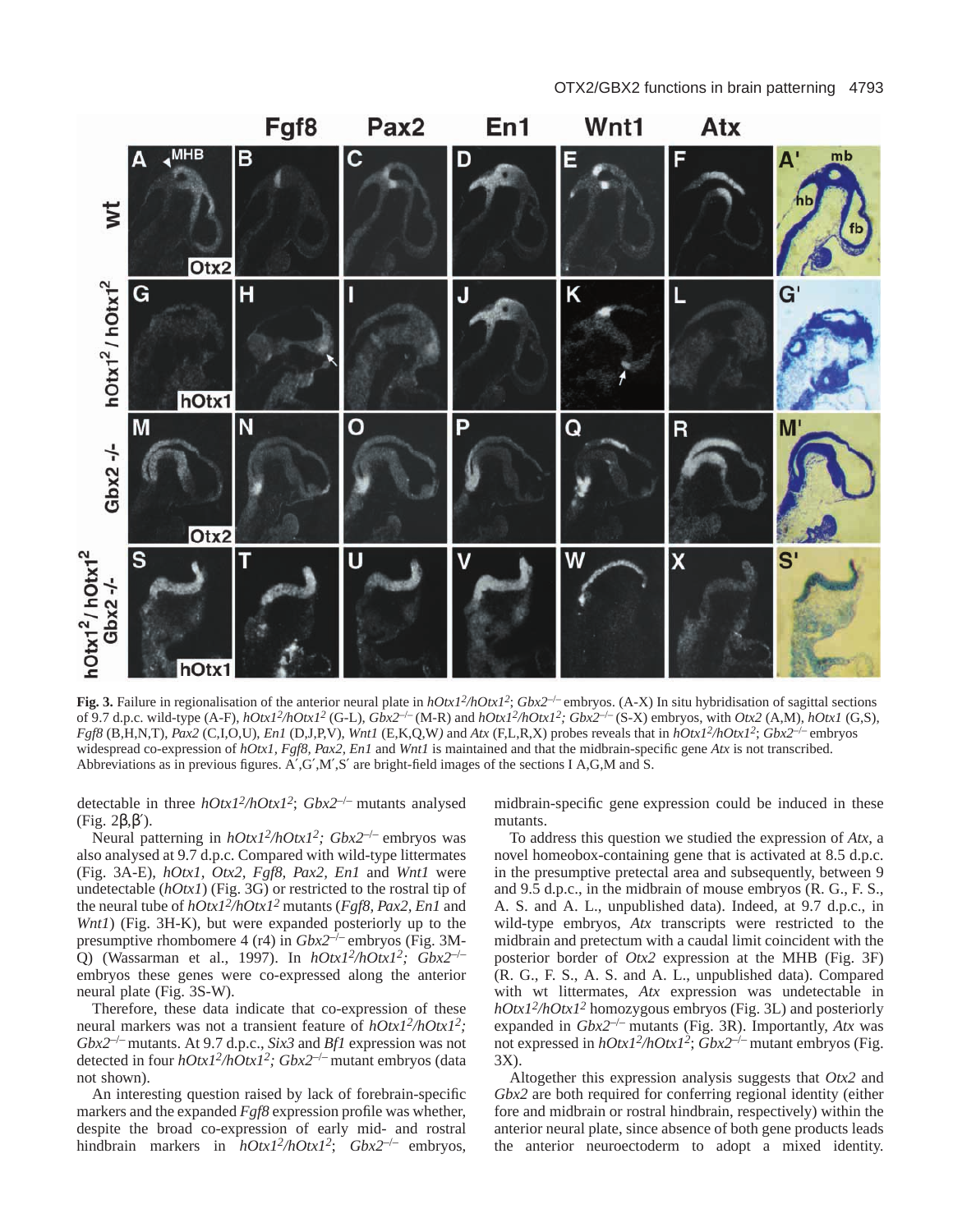

**Fig. 4.** *Fgf8* is unable to repress *Otx2* in the dorsal midbrain of  $OtxI^{+/-}$ ;  $Otx2^{+/-}$  embryos. (A-J) Whole-mount in situ hybridisation of wild-type (A-E) and *Otx1*+/–*; Otx2*+/– (F-J) embryos with *Otx2* (A,F), *Gbx2* (B,G), *Fgf8* (C,H), *Pax2* (D,I) and *En1* (E,J) probes shows that in double heterozygous embryos *Fgf8* (arrow in H), *Pax2* (arrow in I) and *En1* (arrow in J) are ectopically co-expressed in the dorsal midbrain where *Otx2* is also transcribed (arrow in F), whilst the *Gbx2* stripe of expression (G) is only slightly thickened. Abbreviations as in previous figures.

Moreover, our analysis suggests that at least *Otx2* is also required for anterior neuroectoderm to acquire the territorial competence in responding to forebrain and midbrain inducing activities.

This is based primarily on the fact that in the absence of OTX2, the anterior neuroectoderm fails to activate forebrain- (*Bf1*) and midbrain- (*Atx*) specific gene expression (see also below). However, it is possible that *Fgf8* or other signalling molecules may be defective quantitatively or qualitatively at the molecular level and therefore unable to perform their role.

## **FGF8 inability in repressing Otx2 expression and differential sensitivity of MHB genes to the OTX2 repressive effect**

Our data indicated that FGF8 was unable to repress *hOtx1*

transcription and that GBX2 was not required for the expansion of the *Fgf8* expression domain in the *hOtx12/hOtx12*; *Gbx2*–/– mutants. One possible explanation is that FGF8 could not repress *hOtx1* expression without the contribution of GBX2.

However, it was also possible that the *Fgf8* responding element in the *Otx2* locus had been deleted or mislocated in the  $hOtxI<sup>2</sup>$  targeted allele, thus rendering the  $hOtxI$  transcription unresponsive to FGF8 (Acampora et al., 1998). To test these two possibilities, we analysed *Otx2*, *Gbx2* and *Fgf8* expression in *Otx1*+/–*; Otx2*+/– double heterozygous embryos, which retained one copy of the wild-type *Otx2* allele.

At 9.7 d.p.c., *Otx2* was expressed on the mesencephalic side while *Gbx2* and *Fgf8* were expressed on the metencephalic side of the MHB in wild-type embryos (Fig. 4A-C). In *Otx1*+/–*; Otx2*+/– embryos, the posterior border of the *Otx2* expression domain was slightly displaced anteriorly in the lateral region of the caudal midbrain (Fig. 4F). In a complementary manner, *Gbx2* expression at the MHB was slightly expanded into the neural tissue deprived of *Otx2* transcripts (Fig. 4G). In contrast, *Fgf8* expression was expanded broadly into most of the dorsal midbrain (Fig. 4H). Therefore, in *Otx1*+/–*; Otx2*+/– embryos *Fgf8* and *Otx2* were co-expressed along the dorsal midbrain in a wide region free of *Gbx2* transcripts (arrow in Fig. 4F,H). Later in development, at 10.5 d.p.c. and 12.5 d.p.c., coexpression of *Fgf8* and *Otx2* in a midbrain territory, which did not express *Gbx2*, was confirmed (data not shown). We have previously reported that embryos carrying only one single functional copy of  $Otx2$   $(Otx1^{-/-}$ ;  $Otx2^{+/-}$ ), displayed coordinated anterior shift of *Fgf8*, *Gbx2*, *Pax2* and *Wnt1* expression domains and posterior repression of *Otx2* (Acampora et al., 1997). Altogether, these results suggest two important conclusions. Firstly, FGF8 was unable either to repress *Otx2* or to activate ectopically *Gbx2* when the *Otx* gene dosage was above one single functional copy of *Otx2*. Secondly, directly or indirectly, *Fgf8* and *Gbx2* exhibit a differential sensitivity to the *Otx2* repressive effect, *Gbx2* being more sensitive to this effect than *Fgf8*.

Expression of *En1* and *Pax2* was analysed in  $Otx1^{+/-}$ ; *Otx2*+/– because it has been shown that they can regulate *Fgf8* expression (Urbanek et al., 1997; Lun and Brand, 1998; Okafugi et al., 1999; Shamim et al., 1999)*.* When compared with wild-type littermate*s (*Fig. 4D,E), *Pax2* (Fig. 4I) and *En1* (Fig. 4J) expression domains were clearly expanded anteriorly into the dorsal midbrain where they colocalised with ectopic *Fgf8* transcripts (arrow in Fig. 4H-J).

Therefore, ectopic expression of *Fgf8* might be explained by a positive effect of PAX2 and/or EN1 transcription factors in activating *Fgf8* transcription in the territory where the OTX protein level is permissive. These data also imply that *Pax2*, *En1* and *Fgf8* exhibit similar sensitivity to the OTX2 repressive effect*.*

#### **Otx/Gbx2 abnormal expression precedes Fgf8 activation in hOtx12/Gbx2 single and double mutants**

Previous studies have shown that the anterior shift of *Gbx2* expression and the rostral repression of *hOtx1* transcripts were evident in *hOtx12*/*hOtx12* embryos at 8.5 d.p.c. (Acampora et al., 1998). At this stage, it has also been reported that the posterior expansion of *Otx2* expression observed in *Gbx2*–/– embryos correlates with *Gbx2* repression in the rostral hindbrain (r1-r3) (Fig. 2) (Wassarman et al., 1997). However,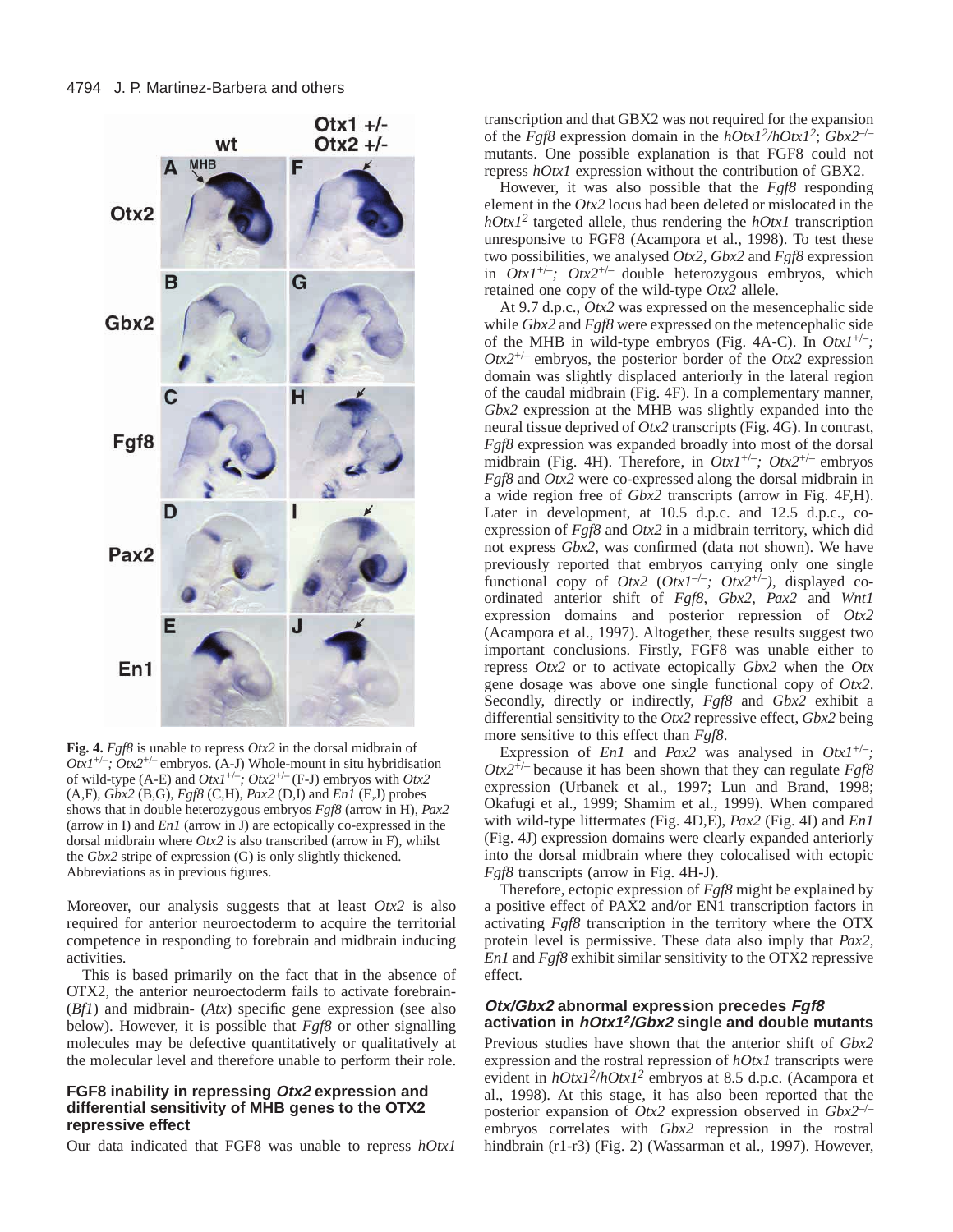

**Fig. 5.** Onset of the *Otx/Gbx2* abnormal expression occurs at the late headfold-presomite stages and precedes *Fgf8* activation. (A-M) Wholemount in situ hybridisation of wild-type  $(A-K)$  *hOtx1<sup>2</sup>/hOtx1<sup>2</sup> (A'-K')*,  $Gbx2^{-/-}(A''-K'')$  and  $hOtx1^2/hOtx1^2$ ;  $Gbx2^{-/-}(L-O)$  embryos with *Otx2*/*Hoxb1* (A,C,E,A′′,C′′,E′′), *Otx2* (G,I,G′′,I′′), *hOtx1*/*Hoxb1* (A′,C′,E′,L,), *hOtx1* (G′,I′,N), *Gbx2* (B-B′′,D-D′′,F-F′′,H-H′′,J-J′′ and M,O) and *Fgf8* (K-K′′) probes at the stages indicated on the right side of the panel. The arrows indicate the anterior border of *Hoxb1* expression in wild-type (A,C,E) and  $hOtxI^2/hOtxI^2$  (A',C',E'). In *Gbx2<sup>-/</sup>* embryos at late headfold and presomitic stages this border could not be identified, being fused to the posterior expansion of *Otx2* expression (C′′,E′′).

when this repatterning process takes place during embryonic development is largely unknown. In order to determine the precise onset of *hOtx1* and *Gbx2* abnormal expression and whether this process precedes the neuroectodermal activation of *Fgf8* expression, a detailed expression analysis was performed at early stages in *hOtx12* and *Gbx2* single as well as *hOtx12/ hOtx12; Gbx2*–/– double mutants.

The expression patterns of *hOtx1*, *Otx2, Gbx2, Hoxb1* and *Fgf8* were assessed at late-streak, early headfold, late headfold, presomite and early somite stages. For the earlier stages, we decided to perform *Otx2/Hoxb1* or *hOtx1/Hoxb1* double hybridisation to better describe eventual alterations of *Otx2* or *hOtx1* expression patterns.

No abnormalities were observed in the expression patterns of *Gbx2, hOtx1/Hoxb1* and *Otx2/Hoxb1* at late-streak and early headfold stages in  $hOtxI^2/hOtxI^2$ ,  $Gbx2^{-/-}$  and  $hOtxI^2/$ *hOtx12; Gbx2*–/– mutants when compared with wild-type littermates (Fig. 5A,A′,A′′,B,B′,B′′ and L,M). However, at the late headfold and presomitic stages, *hOtx1, Otx2* and *Gbx2* expression was clearly altered in these mutants. In *hOtx12/hOtx12* embryos, *Gbx2* transcripts (Fig. 5D′,F′) were gradually expanded into the *hOtx1* expression domain and *hOtx1* (Fig. 5C',E') was gradually repressed at the posterior side of its expression domain where the gap with the anterior border of *Hoxb1* expression enlarged. Conversely, in *Gbx2*–/– embryos, *Otx2* expression expanded posteriorly into the *Gbx2*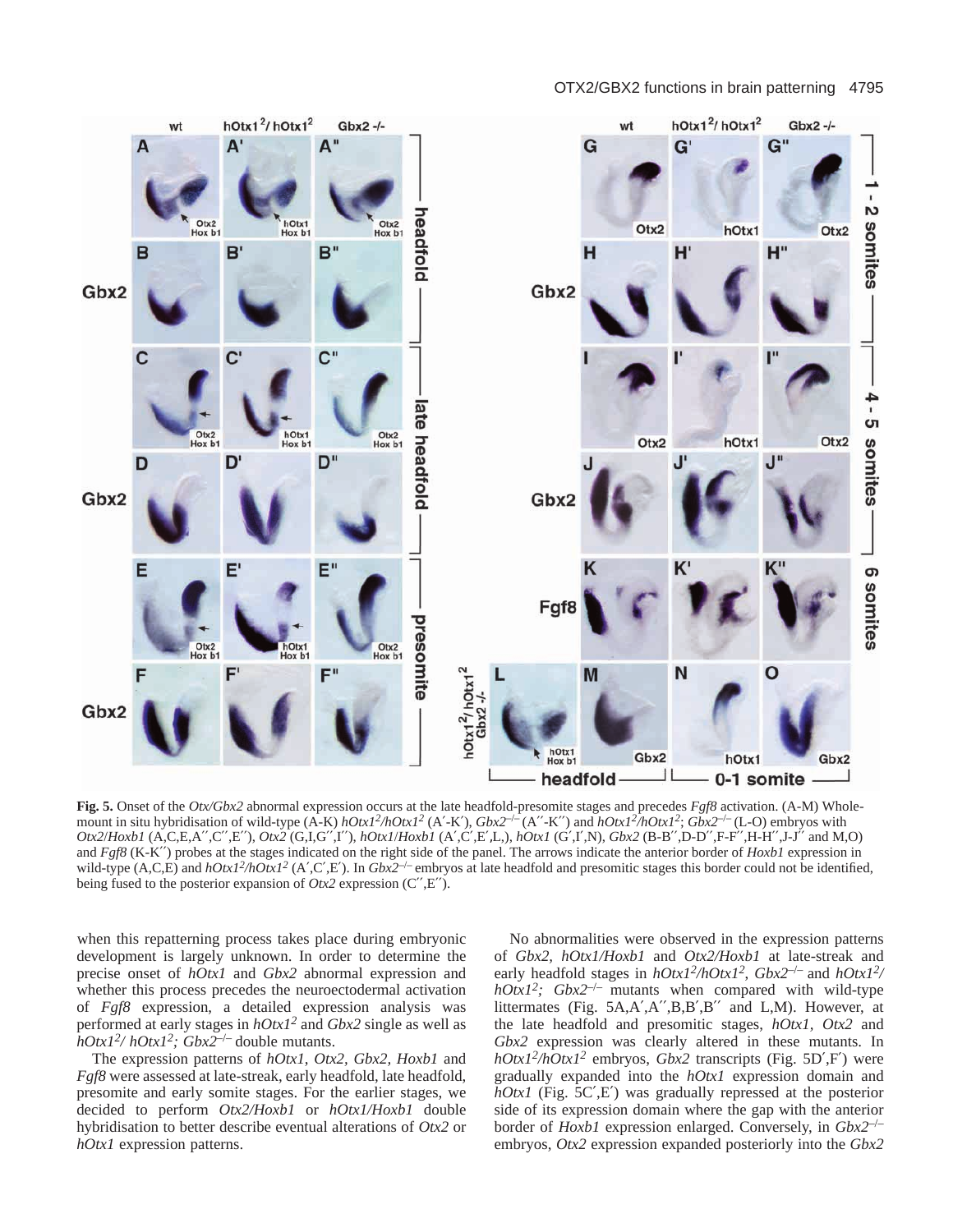![](_page_7_Figure_1.jpeg)

**Fig. 6.** Morphology of an  $Otx2^{\lambda}/\text{–}$ ;  $Gbx2^{-/-}$  embryo at 10.5 d.p.c. Compared with wild-type (A) and  $Gbx2^{-/-}$  (B) embryos,  $Otx2^{\lambda}/\rightarrow$ ; *Gbx2*–/– embryos (D) show compromised development and severe abnormalities of the anterior CNS; while, compared with the headless phenotype of *Otx2*<sup>λ</sup>*/*<sup>−</sup> embryos (C) it is evident that the anterior neural tube of *Otx2*<sup>λ</sup>*/*−*; Gbx2*–/– embryos (D) develop morphological similarities having midbrain and forebrain. Moreover, the heart (D) reveals normal morphology when compared with *hOtx12/hOtx12*; *Gbx2*–/– embryos (Fig. 1D). Abbreviations as in previous figures plus, he, heart.

domain and fused to the *Hoxb1* expression domain (Fig. C′′,E′′) while the anterior domain of *Gbx2* expression was silenced (Fig.  $5D''$ , F'').

Subsequently at the 1-2 somite stage in *hOtx12/hOtx12* embryos*, hOtx1* expression was restricted at the rostral tip of the embryo (Fig. 5G′) and *Gbx2* was ectopically expressed along the anterior neural plate almost reaching the most rostral tip (Fig. 5H′), while in *Gbx2*–/– embryos *Otx2* transcripts were detected along the presumptive anterior hindbrain (Fig. 5G′′) where *Gbx2* was repressed (Fig. 5H′′). At the 4- to 5-somite stage the repatterning process was complete. In *hOtx12/hOtx12* embryos, *Gbx2* was expressed throughout the anterior neural plate (Fig. 5J′) and *hOtx1* was barely detectable in the neuroectoderm, although strong *hOtx1* expression was evident in the foregut (Fig. 5I').  $Gbx2^{-/-}$  embryos showed posterior expansion of *Otx2* expression into the rostral hindbrain and concomitant repression of *Gbx2* in this domain (Fig. 5I′′,J′′).

In wild-type embryos *Fgf8* expression in the presumptive MHB was firstly detected at the 5- to 6-somite stage (Fig. 5K). In *hOtx12/hOtx12* embryos, its expression was detectable at the same stage but, interestingly, *Fgf8* activation occurred at the most rostral tip (Fig. 5K′). In *Gbx2*–/– embryos, *Fgf8* was transcribed in a broader area adjacent to the posterior border of *Otx2* expression (Fig. 5K′′).

Finally, we analysed the expression of *hOtx1* and *Gbx2* in *hOtx12/hOtx12; Gbx2*–/– double mutants at 0- to 1-somite stage. Interestingly, the overlap between *hOtx1* and *Gbx2* genes was detected throughout most of the anterior neural plate (Fig. 5N,O).

These data suggest that *hOtx1/Otx2* and *Gbx2* expression profiles are altered at the presomite-early somite stage, a few hours before the onset of *Fgf8* expression in the neuroectoderm.

Altogether these findings also suggest that (i) *Otx/Gbx2* transcriptional repatterning is independent of *Fgf8* expression; (ii) *hOtx1* and *Gbx2* repression may be mediated by negative reciprocal interaction between OTX2 and GBX2 proteins during presomitic stages. In this respect, it is likely that this GBX2/OTX2 antagonism is required to maintain the initial anterior-posterior patterning of the neural plate, which is induced earlier during gastrulation*.*

## **Forebrain and midbrain fates require OTX2 protein and depend on mutual antagonism between OTX2 and GBX2**

Analysis of the  $hOtxI^2/hOtxI^2$ ;  $Gbx2^{-/-}$  double mutants suggested that regional segregation of early mid-hindbrain markers and competence of anterior neural tissue in responding to fore- and midbrain inducing activities may be a consequence of an early basal prepatterning that requires OTX2 and GBX2 functions. In particular, absence of these two factors resulted in failure to activate the expression of forebrain- and midbrainspecific markers such as *Bf1* and *Atx*. In this context, we decided to assess whether in a *Gbx2*–/– background, the presence of a particularly low level of OTX2 protein was sufficient to rescue both the expression of these markers and a more normal positioning of *Fgf8* and *Gbx2* expression. To address this issue, mutant embryos carrying a single hypomorphic *Otx2* allele (*Otx2*<sup>λ</sup>) in an *Otx2* and *Gbx2* null background (*Otx2*<sup>λ</sup>*/*−*; Gbx2*–/–) were analysed.

As mentioned above (see Introduction), embryos carrying the *Otx2*<sup>λ</sup> hypomorphic allele in an *Otx2* null background (*Otx2*<sup>λ</sup>*/*−) showed a remarkable reduction of OTX2 protein in epiblast and neuroectoderm. This significant reduction leads to an almost head-less phenotype (Fig. 6C) (Pilo Boyl et al., 2001). In contrast, *Otx2*<sup>λ</sup>∕−; *Gbx2<sup>-/−</sup>* double mutants exhibited an evident morphological rescue of the anterior defects observed in the *Otx2*<sup>λ</sup>*/*<sup>−</sup> mutants even though head and brain development still appeared compromised (Fig. 6D). Moreover, as compared with  $hOtx1^2/hOtx1^2$ ;  $Gbx2^{-/-}$  embryos (Fig. 1D), *Otx2*<sup>λ</sup>⁄−; *Gbx2<sup>-/–</sup>* mutants were viable at 10.5 d.p.c. and displayed normal heart development (Fig. 6D).

In *Otx2*<sup>λ</sup>*/*<sup>−</sup> embryos, lack of anterior neural tissue was evident at 8.7 d.p.c. when the *Otx2* expression domain was drastically reduced and confined to the anteriormost neural plate (Fig. 7F). At this stage, both *Gbx2* and *Fgf8* were transcribed more rostrally (Fig. 7G,H), and, in particular, *Fgf8* transcripts were detected within the  $Otx2^{\lambda}$  expression domain (Fig. 7H). In *Otx2*<sup>λ</sup>*/*−; *Gbx2*–/– embryos, *Otx2* expression was wide-spread from the tip of the neural plate to the presumptive r3/r4 boundary (Fig. 7P) and both *Gbx2* and *Fgf8* expression domains were shifted posteriorly when compared with *Otx2*<sup>λ</sup>*/*<sup>−</sup> single mutant embryos (Fig. 7Q,R). Nevertheless, compared with wild-type (Fig. 7B,C) or *Gbx2*–/– (Fig. 7L,M) embryos, *Fgf8* and *Gbx2* transcripts were still detected in an expanded domain within the presumptive midbrain and rostral hindbrain of *Otx2*<sup>λ</sup>*/*−; *Gbx2*–/– embryos (Fig. 7Q,R). Notably, *Fgf8* expression could also be identified in the presumptive position of the ANR (arrow in Fig. 7R).

Finally, in order to assess whether in *Otx2*<sup>λ</sup>*/*−; *Gbx2*–/–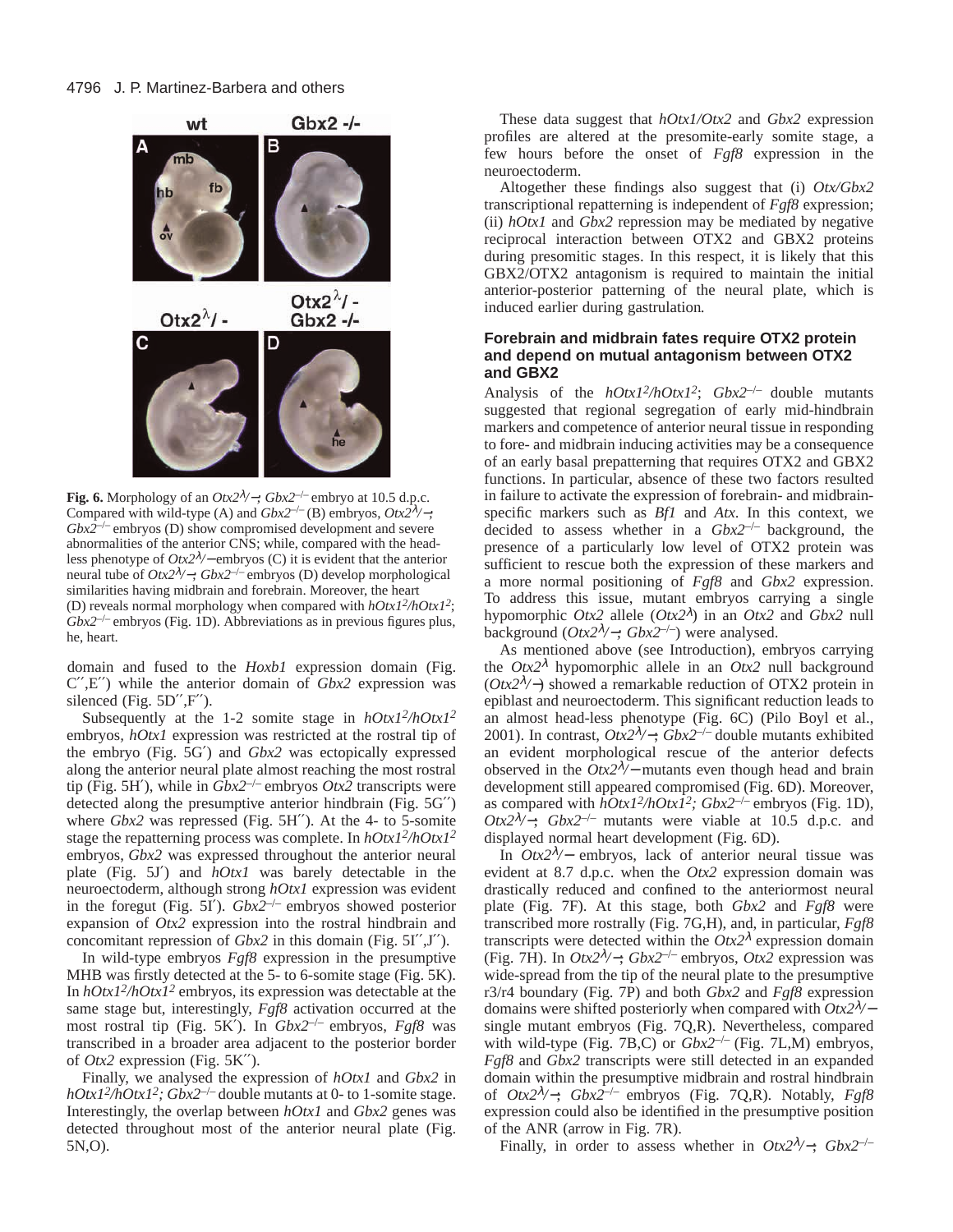![](_page_8_Figure_0.jpeg)

![](_page_8_Picture_2.jpeg)

Atx

 $Gbx2 -/-$ 

Otx $2^k$  /- $Gbx2 -1$ 

![](_page_8_Picture_5.jpeg)

#### OTX2/GBX2 functions in brain patterning 4797

**Fig. 7.** A minimal amount of OTX2 protein suffices to displace *Fgf8* and *Gbx2* expression posteriorly and to induce forebrain- and midbrain-specific gene expression. (A-T) Whole-mount in situ hybridisation of wild-type (A-E), *Otx2*<sup>λ</sup>*/*<sup>−</sup> (F-J), *Gbx2*–/– (K-O) and *Otx2*<sup>λ</sup>*/*−*; Gbx2*–/– (P-T) embryos with *Otx2* (A,F,K,P,), *Gbx2* (B,G,L,Q), *Fgf8* (C,H,M,R), *Bf1* (D,I,N,S,) and *Atx* (E,J,O,T) probes shows that *Otx2*<sup>λ</sup>*/*−*; Gbx2*–/– double mutants recover a wide-spread expression of *Otx2* (P), a posterior displacement of *Gbx2* (Q) and *Fgf8* (R) transcripts and the neuroectodermal expression of both the forebrain gene *Bf1* (compare arrow in I and S) and the midbrain gene *Atx* (T). The arrow in R indicates *Fgf8* expression in a region corresponding to the presumptive ANR; wild-type and *Gbx2*–/– embryos in A-C and K-M are the same as shown in Fig. 2. Abbreviations as in previous figures.

embryos fore- and midbrain development was at least in part recovered, *Bf1* and *Atx* expression was analysed at 8.75 and 10.5 d.p.c., respectively. Interestingly, *Bf1* (Fig. 7S) transcripts were detected in the most anterior neural plate and *Atx* (Fig. 7T) expression was observed more posteriorly in the presumptive midbrain region of the *Otx2*<sup>λ</sup>*/*−; *Gbx2*–/– embryos. This was in marked contrast to the expression data obtained from the analysis of the *Otx2*<sup>λ</sup>*/*<sup>−</sup> (Fig. 7I,J) single and *hOtx12/hOtx22; Gbx2*–/– (Fig. 2 and Fig. 3) double mutant embryos where no neural expression for *Bf1* and *Atx* was observed.

These findings emphasise the possibility that a relevant function of OTX2 is to provide competence to the neuroectoderm in responding to the fore- and midbrain inducing activities. Indeed, in a *Gbx2* null background, a low amount of OTX2 protein (*Otx2*<sup>λ</sup>*/*−; *Gbx2*–/–) makes the anterior neuroectoderm at least partially competent in activating forebrain- and midbrain-specific gene expression. However, direct experiments involving transplantation/recombination assays are necessary to assess whether tissuecompetence and/or signalling pathway are affected. Nevertheless, together with previous data, these findings indicate that transformation of anterior identity to a more posterior value and vice versa depends on the dose-dependent antagonistic action of GBX2 and OTX2 functions.

## **DISCUSSION**

In this study we have taken advantage of existing mouse models to investigate further the functions of *Otx2* and *Gbx2* in brain formation and IsO development. We present genetic evidence indicating that the absence of OTX2 and GBX2 leads to failure in regionalisation of the anterior neural plate, which is evident at the presomitic-early somite stage, and lack of competence of the anterior neuroectoderm in responding to forebrain and midbrain inducing properties. We show that the anterior neural plate (presumptive forebrain and midbrain) of the *hOtx12/hOtx12; Gbx2*–/– homozygous mutants is not transformed into a posterior (rostral hindbrain) fate as it is in the  $hOtxI^2/hOtxI^2$  single mutants, suggesting that GBX2 and OTX2 are key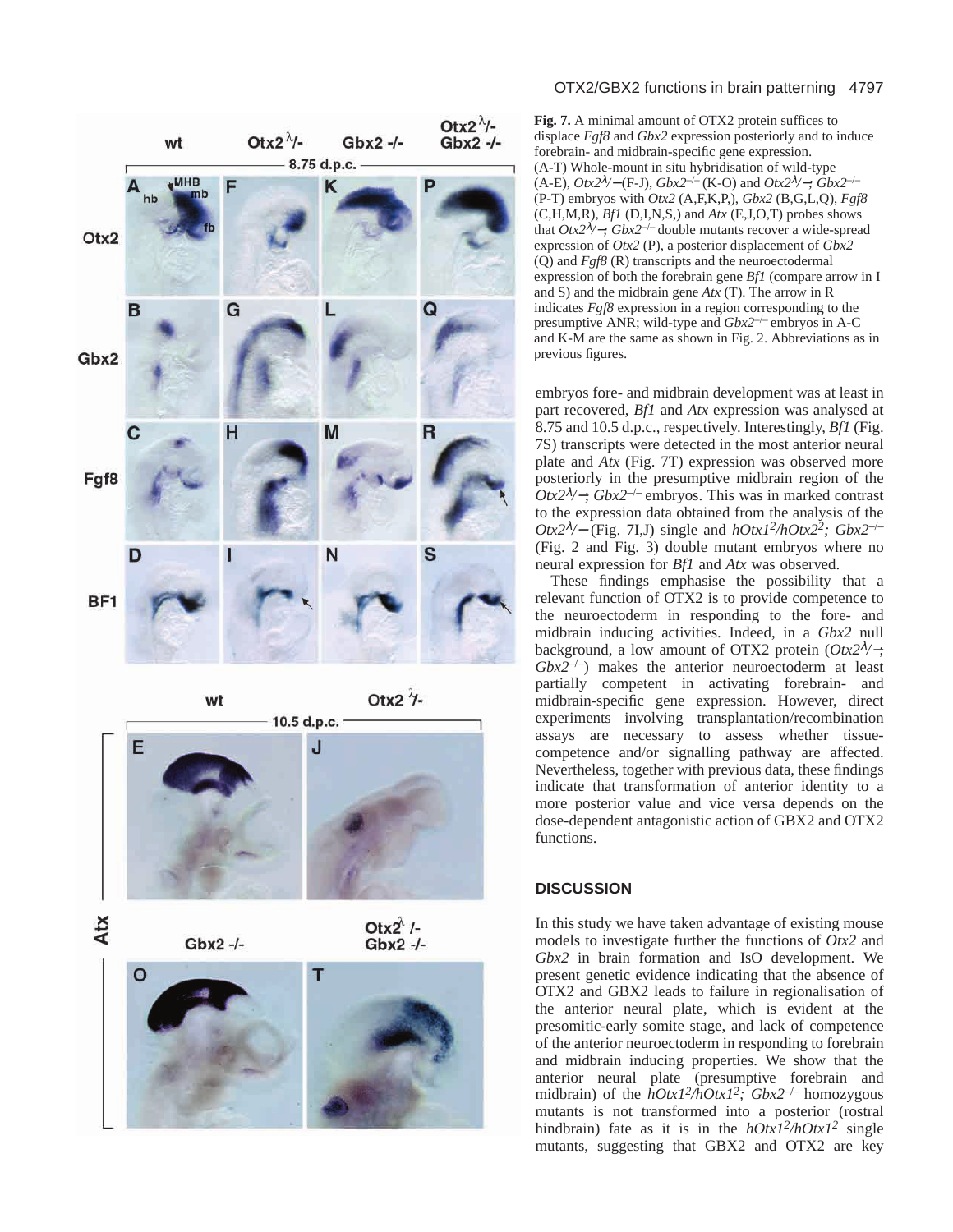factors mediating this repatterning process. Moreover, coexpression of *Fgf8*, *hOtx1* and *Gbx2* in the anterior neural plate of these double mutants suggests that activation and maintenance of *Fgf8* expression is independent of both OTX2 and GBX2 functions and that in the absence of GBX2 protein, FGF8 is unable to repress *hOtx1* (*Otx2)* expression. This conclusion is also supported by the observation that in  $Otx1^{+/-}$ ; *Otx2*+/– and *Otx2*<sup>λ</sup>*/*−*; Gbx2*–/– mutant embryos, which contain significantly less OTX2 protein, *Fgf8*, *Otx*2 or *Otx* $2^{\lambda}$  are coexpressed in a broad domain. Finally, we provide evidence indicating that induction of the forebrain- and midbrainspecific markers *Bf1* and *Atx*, respectively, depends on a dosedependent balance between OTX2 and GBX2 functions. These findings provide evidence that competence and regionalisation of the anterior neuroectoderm is dependent on the mutual antagonism between OTX2 and GBX2.

## **OTX2 and GBX2 are required for competence and regionalisation of anterior neuroectoderm**

Previously we have described that in mice carrying a single functional *Otx2* allele in an *Otx1* null background  $(OtxI^{-/-})$ ;  $Otx2^{+/-}$ ), the posterior diencephalon and midbrain are transformed in an expanded cerebellum and pons. In this mutant, posterior repression of *Otx2* is paralleled by the coordinated anterior displacement of *Fgf8*, *Wnt1*, *Pax2* and *Gbx2* expression in a region anterior to the presumptive pretectal area (Acampora et al., 1997).

When the *Otx2* locus is replaced by the *hOtx1* cDNA, the gastrulation defects observed in *Otx2*–/– embryos (Acampora et al., 1995) are rescued because the *hOtx1* transcripts are efficiently translated in the VE. No hOTX1 protein is detected in the axial mesendoderm or anterior neuroectoderm of the *hOtx12/hOtx12* mutants, which results in absence of forebrain and midbrain regions by 8.5 d.p.c. Here we present evidence indicating that the lack of anterior structures is the consequence of an early transformation of the fore- and midbrain primordia into a metencephalic fate by the presomitic-early somite stage (Fig. 5). At 8.5 d.p.c., *hOtx1* transcripts are undetectable and IsO markers such as *Fgf8*, *Gbx2*, *Wnt1*, *En1* and *Pax2* are expressed at the rostral tip of the mutant embryos (Acampora et al., 1998). Conceptually similar, but obtained with a different transgenic approach, is the complementary transformation of the rostral hindbrain to a more anterior character that has been observed in mice ectopically expressing *Otx2* under *En1* transcriptional control (Broccoli et al., 1999).

An equally important role has been demonstrated for *Gbx2*. Mice lacking *Gbx2* exhibit abnormal patterning of the rostral hindbrain with early and permanent posterior expansion of *Otx2* (Wassarman et al., 1997; Millet et al., 1999) (Fig. 2 and Fig. 3). Embryos expressing *Gbx2* ectopically in the midbrain under *Wnt1* transcriptional control exhibit an opposite phenotype characterised by the midbrain-restricted repression of *Otx2* expression (Millet et al., 1999). In all the mentioned mouse models anterior or posterior displacement of either *Otx2* or *Gbx2* is paralleled by a similar displacement of FGF8 activity. The univocal interpretation of these findings is that IsO positioning is under the control of OTX2 and GBX2 transcription factors and occurs at the interface of their expression domains (Joyner et al., 2000; Simeone, 2000; Rhinn and Brand, 2001; Wurst and Bally-Cuif, 2001).

Molecular analysis of *hOtx12/hOtx12; Gbx2*–/– embryos

shows broad co-expression of the diagnostic markers *hOtx1*, *Gbx2*, *Pax2, Fgf8, Wnt1* and *En1* throughout the anterior neural plate in these mutants. This suggests a failure in regionalisation of the anterior neuroectoderm into forebrain, midbrain and rostral hindbrain territories. However, no differences in the expression of *Gbx2* and *hOtx1* is observed until the late streak/early headfold stages, suggesting that the initial induction of forebrain, midbrain and rostral hindbrain identities is normal in these embryos. Only later, at the presomitic-early somite stage, the early patterning is not maintained and *hOtx1* and *Gbx2* are co-expressed.

Our data indicate that initial induction of *Fgf8* in the neuroectoderm does not require OTX2 and GBX2 function. In this context, a similar conclusion has been previously deduced from the analysis of single mutants lacking only OTX2 (*hOtx12/hOtx12*) or GBX2 functions (Wassarman et al., 1997; Acampora et al., 1998). Nevertheless, before the analysis of double mutants (*hOtx12/hOtx12; Gbx2*–/–)*,* the possibility was still open that only OTX2 or GBX2, would be sufficient for mediating *Fgf8* activation. Therefore, rather than for activation, OTX2 and GBX2 are required for the refinement and restriction of *Fgf8* expression at the isthmus.

It is also apparent from this work that at 8.7 and 9.7 d.p.c. the anterior neural plate of  $hOtxI^2/hOtxI^2$ ;  $Gbx2^{-/-}$  embryos fails to activate forebrain- (*Bf1)* and midbrain- (*Atx)* specific gene expression, although *Fgf8* appears to be expressed abundantly throughout the anterior neuroectoderm of these mutants. In contrast, *Otx2*<sup>λ</sup>*/*−*; Gbx2*–/– embryos, which express reduced levels of OTX2 protein, recover more or less normal *Bf1* and *Atx* expression in the domains corresponding to the presumptive forebrain and midbrain, respectively. Together these data suggest that OTX2 and GBX2 may be crucial for conferring competence to the anterior neuroectoderm in responding to inducing activities required for fore-midbrain (OTX2) and rostral hindbrain (GBX2) regional specification.

Alternatively, lack of forebrain- and midbrain-specific gene expression might be dependent on impairment (quantitative and qualitative) of signalling molecule(s) (FGF8) required for territorial specification. However, our findings are in close agreement with the idea that extension and patterning of fore-, mid- and rostral hindbrain territories depend on the antagonistic balance between OTX2 and GBX2. Our results indicate that this antagonism is exerted by the relative amount of OTX2 and GBX2 gene products and may be reversible in appropriate genetic conditions. In the case of *Otx2*<sup>λ</sup>*/*<sup>−</sup> embryos, low levels of OTX2 protein in a *Gbx2+/+* background results in an almost head-less phenotype (posterior prevalence), whilst the same levels of OTX2 in a  $Gbx2^{-/-}$  background lead to regionalisation of the anterior neural plate and maintenance of forebrain and midbrain identities (anterior prevalence).

# **Genetic interactions at the mid- and hindbrain regions**

The analysis of the mouse models presented here has provided new insights into the molecular and genetic interactions required for proper development of the midbrain and hindbrain regions. Our findings suggest that: (i) FGF8 is unable to repress *Otx2* transcription without the contribution of GBX2; (ii) GBX2 is not required for ectopic expression of *Fgf8* and (iii) *Fgf8*, *Gbx2, En1* and *Pax2* have a differential sensitivity to the OTX2 repressive effect.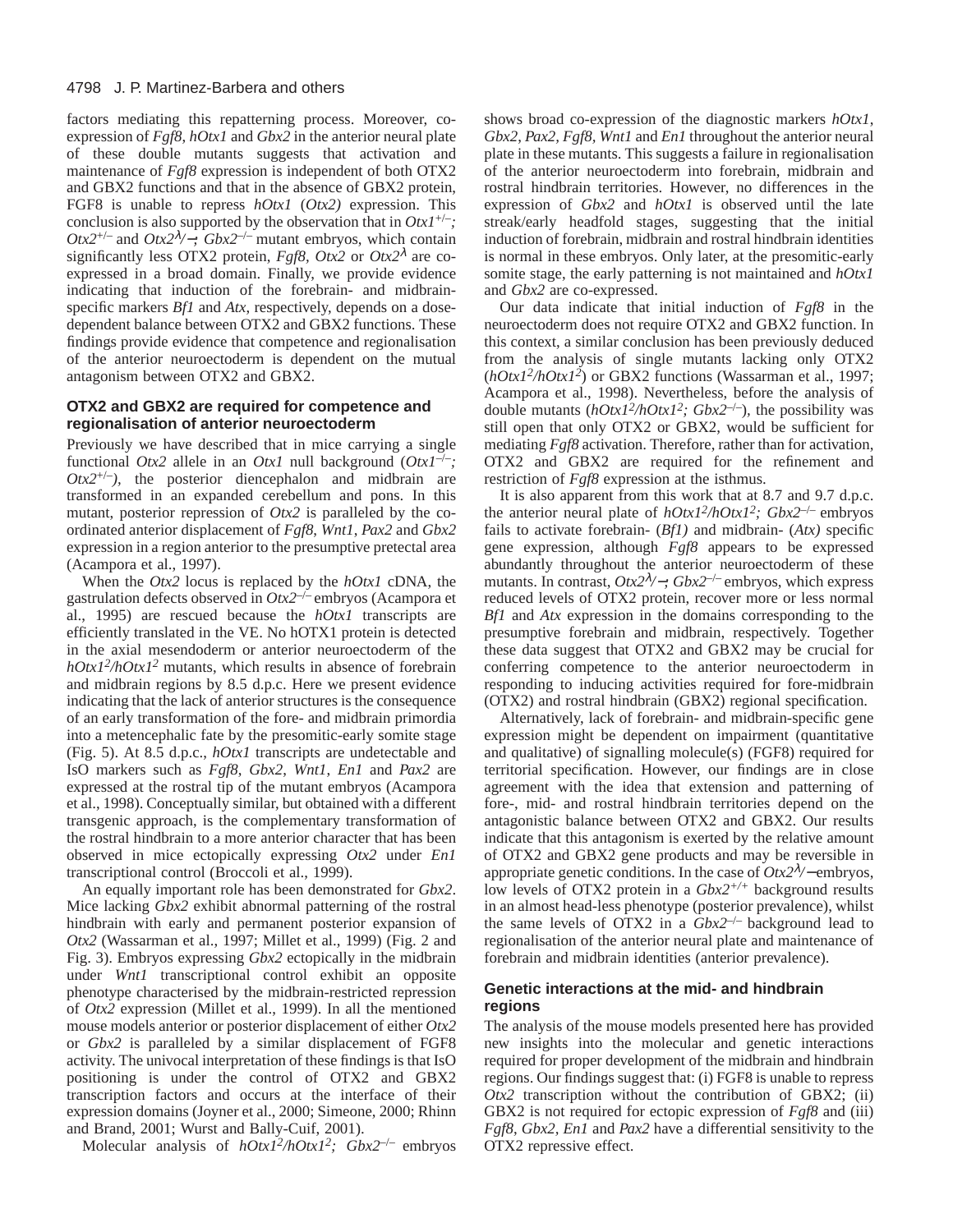In *hOtx12/hOtx12; Gbx2*–/– embryos, *Fgf8* is abundantly expressed throughout the anterior neuroectoderm overlapping with the *hOtx1* expression domain (Fig, 2). Since *hOtx1* is under the *Otx2* transcriptional control, this suggests that FGF8 is unable to repress *hOtx1* (*Otx2*) expression. Indeed, coexpression of *Fgf8* and *Otx2* transcripts is also observed in the  $OtxI^{+/-}$ ;  $Otx2^{+/-}$  double heterozygotes, which carry a wild-type copy of the *Otx2* locus. This is in marked contrast to the expression profile displayed by the  $Otx2^{\lambda}/-$  and  $Otx1^{-/-}$ ;  $Otx2^{+/}$  mutants, where there is a posterior repression of the *Otx2* expression domain coincident with the anterior expansion of *Gbx2* transcripts (Fig. 7) (Acampora et al., 1997).

The finding that in our mutants, FGF8 is unable to repress *Otx2* without the contribution of GBX2 is apparently in conflict with recent evidence indicating that FGF8 can repress *Otx2* independently of GBX2 (Liu and Joyner, 2001).

Reasons for this discrepancy might lie in the different approach used by Liu and Joyner (Liu and Joyner, 2001), where explants taken from the anterior midbrain of *Gbx2*–/– mutants were cultured with FGF8b-soaked beads. In our genetic study, the level of FGF8 protein might be not sufficient to repress *hOtx1* expression in the *hOtx12/hOtx12; Gbx2*–/– or *Otx*2 expression in the *Otx1*<sup>+/-</sup>; *Otx2*<sup>+/-</sup> mutant embryos. Alternatively or in addition, a different and less potent FGF8 isoform (e.g. FGF8a) might be expressed in response to a low level of OTX2 in our mouse models compared with the strong FGF8b isoform used in the in vitro studies. Conversely, the fact that GBX2 is required for *Otx2* repression is in agreement with recent finding indicating that GBX2 may down-regulate *Otx2* expression (Garda et al., 2001).

Our results suggest that GBX2 is not required for *Fgf8* ectopic expression. This conclusion is supported by the *Gbx2* expression profile observed in the  $hOtxI^2/hOtxI^2$  single and *hOtx12/hOtx12; Gbx2*–/– double mutants*.* In these embryos a consistent and significant anteriorisation of *Gbx2* expression is detectable at the presomitic and early somite stage, a few hours before the onset of *Fgf8* expression at the MHB (Fig. 5). Moreover, *Fgf8* expression was induced at the rostral tip of the *hOtx12/hOtx12*mutants at the 5-6 somite stage, possibly at the rostral limit of the ectopic *Gbx2* expression domain (Fig. 5). These data strongly suggest that *Gbx2* anteriorisation in the *hOtx12/hOtx12* mutants is not dependent on *Fgf8* and that positioning of *Fgf8* expression is predated by the rostral limit of *Gbx2* and the posterior one of *Otx2*. This finding is, however, not in contrast with the result that FGF8 may play a role in stabilising and up-regulating *Gbx2* expression for maintenance of *Otx2/Gbx2* limit at the IsO (Garda et al., 2001), rather it may highlight different interactions between OTX2 and GBX2 necessary for the initial setting of the MHB or for its maintenance. Our data (Fig. 5) suggest that the repatterning observed in the  $hOtx1^2/hOtx1^2$  and  $Gbx2^{-/-}$  embryos depends on mutual negative interactions between GBX2 and OTX2. This implies that *Gbx2* expression might be normally repressed by OTX2 in the forebrain and midbrain and conversely, *Otx2* might be silenced by GBX2 in the rostral hindbrain. Whether this antagonism is direct or indirect remains unknown.

Finally, our analysis has provided evidence for a differential transcriptional response of *Fgf8*, *Gbx2, Pax2* and *En1* to different levels of OTX proteins. In *Otx1*+/–; *Otx2*+/– embryos, *Fgf8, Pax2* and *En1,* but not *Gbx2* expression domains are expanded along the dorsal midbrain. Only a further reduction

of OTX proteins (in the  $OtxI^{-/-}$ ;  $Otx2^{+/-}$  mutants), or specifically in OTX2 protein levels (Acampora et al., 1998; Pilo Boyl et al., 2001), results in a marked rostral expansion of *Gbx2* transcripts. This supports the idea that adequate levels of OTX proteins are required for repression of Gbx2 transcription in the anterior neural plate. Further studies will be necessary to understand the nature of this differential repressive effect. This implies that, directly or indirectly, the sensitivity to the OTX2 repressive effect may play an important modulatory role in the establishment of the molecular interactions operating at the MHB.

We are deeply indebted with Gail Martin for the generous gift of the *Gbx2* mutant strain. We thank Gail Martin and Ivor Mason for critical reading of the manuscript and helpful suggestions and Susanna Piga and Antonietta Secondulfo for typing the manuscript. This work was supported by the MRC (Grant Number: G9900955), The Wellcome Trust (Grant Number: 062642/Z/00), the Italian Association for Cancer Research (AIRC), the EU BIOTECH Programme (Number: BI04-CT98-0309), the CNR Target Project on Biotechnology, the MURST-CNR Programme Legge 95/95 and the Fondation Bettencourt Schueller.

#### **REFERENCES**

- **Acampora, D.**, **Mazan, S., Lallemand, Y., Avantaggiato, V., Maury, M., Simeone, A. and Brûlet, P.** (1995). Forebrain and midbrain regions are deleted in *Otx2*–/– mutants due to a defective anterior neuroectoderm specification during gastrulation. *Development* **121**, 3279-3290.
- **Acampora, D., Avantaggiato, V., Tuorto, F. and Simeone, A.** (1997). Genetic control of brain morphogenesis through *Otx* gene dosage requirement. *Development* **124**, 3639-3650.
- **Acampora, D., Avantaggiato, V., Tuorto, F., Briata, P., Corte, G. and Simeone, A.** (1998). Visceral endoderm-restricted translation of *Otx1* mediates recovery of *Otx2* requirements for specification of anterior neural plate and normal gastrulation. *Development* **125**, 5091-5104.
- **Alvarado-Mallart, R. M., Martinez, S. and Lance-Jones, C. C.** (1990). Pluripotentiality of the 2-day-old avian germinative neuroepithelium. *Dev. Biol.* **139**, 75-88.
- **Beddington, R. S. and Robertson, E. J.** (1999). Axis development and early asymmetry in mammals. *Cell* **96**, 195-209.
- **Broccoli, V., Boncinelli, E. and Wurst, W.** (1999). The caudal limit of *Otx2* expression positions the isthmic organizer. *Nature* **401**, 164-168.
- **Crossley, P. H., Martinez, S. and Martin, G. R.** (1996). Midbrain development induced by FGF8 in the chick embryo. *Nature* **380**, 66-68.
- **Figdor, M. C. and Stern, C. D.** (1993). Segmental organization of embryonic diencephalon. *Nature* **363**, 630-634.
- Garda, A.-L., Echevarria, D. and Martinez, S. (2001). Neuroepithelial coexpression of *Gbx2* and *Otx2* precedes *Fgf8* expression in the isthmic organizer. *Mech. Dev.* **101**, 111-118.
- **Hogan, B.**, **Beddington, R., Costantini, F. and Lacy, E.** (1994). *Manipulating the Mouse Embryo. A Laboratory Manual.* 2nd edn. NY: Cold Spring Harbor Laboratory Press.
- **Houart, C., Westerfield, M. and Wilson, S. W.** (1998). A small population of anterior cells patterns the forebrain during zebrafish gastrulation. *Nature* **391**, 788-792.
- **Joyner, A. L., Liu, A. and Millet, S.** (2000). *Otx2*, *Gbx2* and *Fgf8* interact to position and maintain a mid-hindbrain organizer. *Curr. Opin. Cell Biol.* **12**, 736-741.
- **Liu, A., Losos, K. and Joyner, A. L.** (1999). FGF8 can activate *Gbx2* and transform regions of the rostral mouse brain into a hindbrain fate. *Development* **126**, 4827-4838.
- **Liu, A. and Joyner, A. L.** (2001). *En* and *Gbx2* play essential roles downstream of FGF8 in patterning the mouse mid/hindbrain region. *Development* **128**, 181-191.
- Lumsden, A. (1990). The cellular basis of segmentation in the developing hindbrain. *Trends Neurosci.* **13,** 329-335.
- Lumsden, A. and Krumlauf, R. (1996). Patterning the vertebrate neuraxis. *Science* **2741**, 1109-1114.